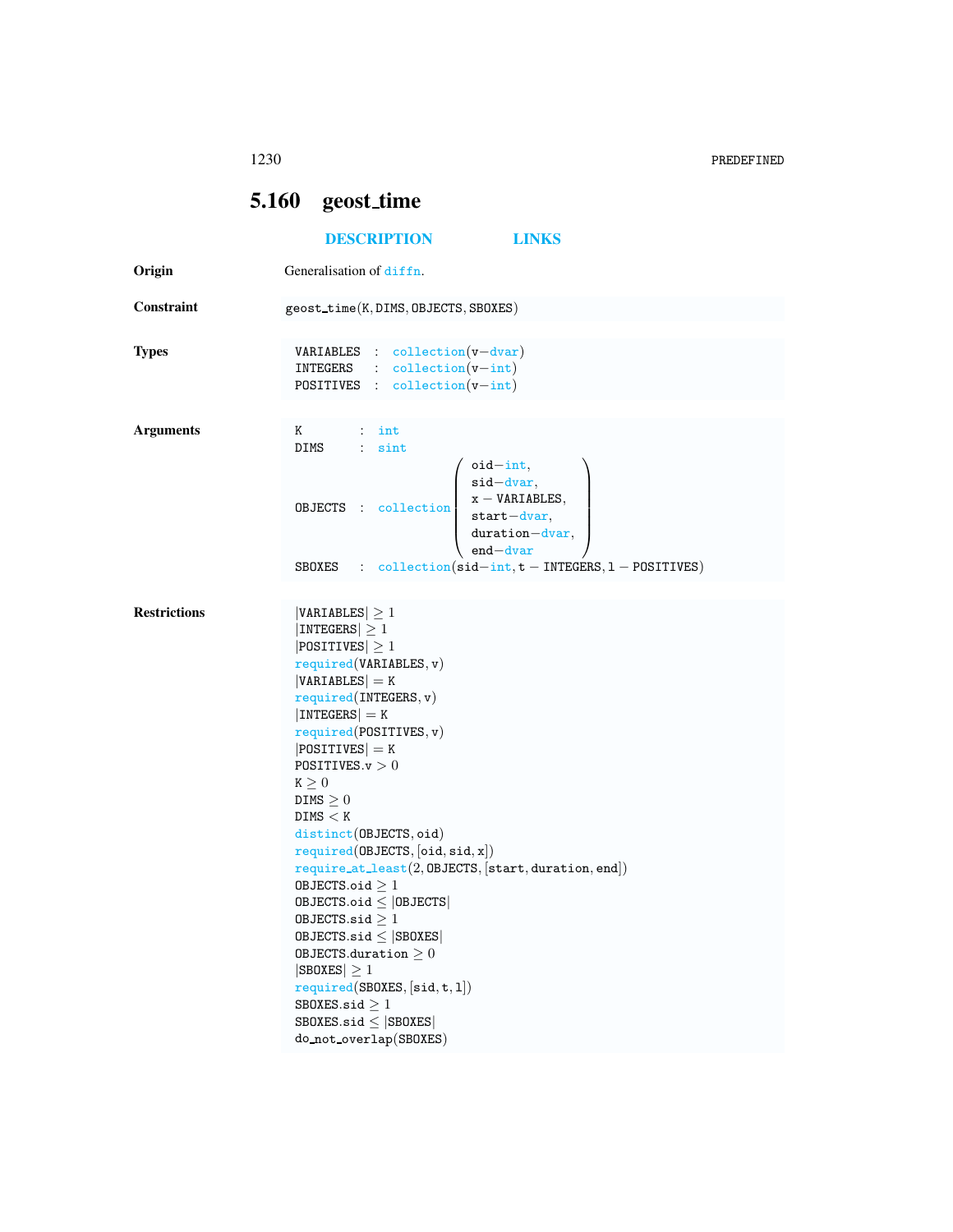## 20060919 1231

Holds if (1) the difference between the end in time and the start in time of each object is equal to its duration in time, and if (2) for each pair of objects  $(O_i, O_j)$ ,  $i < j$ ,  $O_i$ and  $O_j$  do not overlap with respect to a set of dimensions depicted by DIMS as well as to the time axis. Note that an object with duration zero can never overlap any other object.  $O_i$  and  $O_j$  are objects that take a shape among a set of shapes. Each *shape* is defined as a finite set of shifted boxes, where each shifted box is described by a box in a K-dimensional space at a given offset (from the origin of the shape) with given sizes that are all strictly greater than 0. More precisely, a *shifted box* is an entity defined by its shape id sid, shift offset t, and sizes l. Then, a shape is defined as the union of shifted boxes sharing the same shape id. An *object* is an entity defined by its unique object identifier oid, shape id sid and origin x.

An object  $O_i$  *does not overlap* an object  $O_j$  with respect to a set of dimensions depicted by DIMS as well as to the time axis if and only if:

- The start in time of  $O_i$  is greater than or equal to the end in time of  $O_i$ .
- The start in time of  $O_j$  is greater than or equal to the end in time of  $O_i$ .
- For all shifted box  $s_i$  associated with  $O_i$  and for all shifted box  $s_j$  associated with  $O_j$  there exists a dimension  $d \in \text{DIMS}$  such that the start of  $s_i$  in dimension d is greater than or equal to the end of  $s_j$  in dimension d, or the start of  $s_j$  in dimension  $d$  is greater than or equal to the end of  $s_i$  in dimension  $d$ .

| $2, \{0, 1\},\$ |                                                                                                                                                 |  |                                                                                                                                                                                                                                                                                                                                                                                                                                                                                         |  |
|-----------------|-------------------------------------------------------------------------------------------------------------------------------------------------|--|-----------------------------------------------------------------------------------------------------------------------------------------------------------------------------------------------------------------------------------------------------------------------------------------------------------------------------------------------------------------------------------------------------------------------------------------------------------------------------------------|--|
|                 |                                                                                                                                                 |  | $\left\{\begin{array}{llll} \texttt{oid} - 1 & \texttt{sid} - 1 & \texttt{x} - \langle 1, 2 \rangle & \texttt{start} - 0 & \texttt{duration} - 1 & \texttt{end} - 1, \\ \texttt{oid} - 2 & \texttt{sid} - 5 & \texttt{x} - \langle 2, 1 \rangle & \texttt{start} - 0 & \texttt{duration} - 1 & \texttt{end} - 1, \\ \texttt{oid} - 3 & \texttt{sid} - 8 & \texttt{x} - \langle 4, 1 \rangle & \texttt{start} - 0 & \texttt{duration} - 1 & \texttt{end} - 1 \right. \end{array}\right\$ |  |
|                 |                                                                                                                                                 |  |                                                                                                                                                                                                                                                                                                                                                                                                                                                                                         |  |
|                 |                                                                                                                                                 |  |                                                                                                                                                                                                                                                                                                                                                                                                                                                                                         |  |
|                 | $\mathsf{sid} - 1 \quad \mathsf{t} - \langle 0, 0 \rangle \qquad \mathsf{1} - \langle 2, 1 \rangle$ ,                                           |  |                                                                                                                                                                                                                                                                                                                                                                                                                                                                                         |  |
|                 | $\mathsf{sid} - 1 \quad \mathsf{t} - \langle 0, 1 \rangle \quad 1 - \langle 1, 2 \rangle$ ,                                                     |  |                                                                                                                                                                                                                                                                                                                                                                                                                                                                                         |  |
|                 | $\mathsf{sid} - 1 \quad \mathsf{t} - \langle 1, 2 \rangle \quad \mathsf{1} - \langle 3, 1 \rangle$ ,                                            |  |                                                                                                                                                                                                                                                                                                                                                                                                                                                                                         |  |
|                 | $\texttt{sid} - 2 \quad \texttt{t} - \langle 0, 0 \rangle \quad 1 - \langle 3, 1 \rangle,$                                                      |  |                                                                                                                                                                                                                                                                                                                                                                                                                                                                                         |  |
|                 | $\texttt{sid} - 2 \quad \texttt{t} - \langle 0, 1 \rangle \quad 1 - \langle 1, 3 \rangle,$                                                      |  |                                                                                                                                                                                                                                                                                                                                                                                                                                                                                         |  |
|                 | $\mathsf{sid}-2 \quad \mathsf{t}-\langle 2,1\rangle \qquad 1-\langle 1,1\rangle\,,$                                                             |  |                                                                                                                                                                                                                                                                                                                                                                                                                                                                                         |  |
|                 | $\mathsf{sid} - 3 \quad \mathsf{t} - \langle 0,0 \rangle \quad 1 - \langle 2,1 \rangle,$                                                        |  |                                                                                                                                                                                                                                                                                                                                                                                                                                                                                         |  |
|                 | $\texttt{sid} - 3 \quad \texttt{t} - \langle 1, 1 \rangle \quad 1 - \langle 1, 2 \rangle,$                                                      |  |                                                                                                                                                                                                                                                                                                                                                                                                                                                                                         |  |
|                 | $\texttt{sid}-3 \quad \texttt{t}-\langle -2,2\rangle \quad \texttt{1}-\langle 3,1\rangle\,,$                                                    |  |                                                                                                                                                                                                                                                                                                                                                                                                                                                                                         |  |
|                 | $\begin{array}{ccc} \sqrt{\phantom{a}}\texttt{sid} - 4 & \texttt{t} - \langle 0, 0 \rangle & \mathbf{1} - \langle 3, 1 \rangle \,, \end{array}$ |  |                                                                                                                                                                                                                                                                                                                                                                                                                                                                                         |  |
|                 | $\left\{ \begin{array}{ccc} \mathtt{sid-4} & \mathtt{t}-\langle0,1\rangle & 1-\langle1,1\rangle\,, \end{array}\right.$                          |  |                                                                                                                                                                                                                                                                                                                                                                                                                                                                                         |  |
|                 | $\texttt{sid} - 4 \quad \texttt{t} - \langle 2, 1 \rangle \quad 1 - \langle 1, 3 \rangle,$                                                      |  |                                                                                                                                                                                                                                                                                                                                                                                                                                                                                         |  |
|                 | $\texttt{sid} - 5 \quad \texttt{t} - \langle 0, 0 \rangle \quad 1 - \langle 2, 1 \rangle,$                                                      |  |                                                                                                                                                                                                                                                                                                                                                                                                                                                                                         |  |
|                 | $\mathsf{sid-5} \quad \mathsf{t}-\langle 1,1\rangle \qquad 1-\langle 1,1\rangle$ ,                                                              |  |                                                                                                                                                                                                                                                                                                                                                                                                                                                                                         |  |
|                 | $\texttt{sid} - 5 \quad \texttt{t} - \langle 0, 2 \rangle \quad 1 - \langle 2, 1 \rangle,$                                                      |  |                                                                                                                                                                                                                                                                                                                                                                                                                                                                                         |  |
|                 | $\texttt{sid} - 6 \quad \texttt{t} - \langle 0, 0 \rangle \quad 1 - \langle 3, 1 \rangle,$                                                      |  |                                                                                                                                                                                                                                                                                                                                                                                                                                                                                         |  |
|                 | $\mathsf{sid} - 6 \quad \mathsf{t} - \langle 0, 1 \rangle \quad \mathsf{1} - \langle 1, 1 \rangle,$                                             |  |                                                                                                                                                                                                                                                                                                                                                                                                                                                                                         |  |
|                 | $\mathsf{sid-6} \quad \mathsf{t}-\langle 2,1\rangle \qquad 1-\langle 1,1\rangle\,,$                                                             |  |                                                                                                                                                                                                                                                                                                                                                                                                                                                                                         |  |
|                 | $\texttt{sid} - 7 \quad \texttt{t} - \langle 0, 0 \rangle \quad 1 - \langle 3, 2 \rangle,$                                                      |  |                                                                                                                                                                                                                                                                                                                                                                                                                                                                                         |  |
|                 | $\mathsf{sid-8} \quad \mathsf{t}-\langle 0,0 \rangle \qquad \mathsf{1}-\langle 2,3 \rangle$                                                     |  |                                                                                                                                                                                                                                                                                                                                                                                                                                                                                         |  |

Parts (A), (B) and (C) of Figure [5.350](#page-2-0) respectively represent the potential shapes associated with the three objects of the example. Part (D) shows the position of the three objects of the example, where the first, second and third objects were respectively assigned

Purpose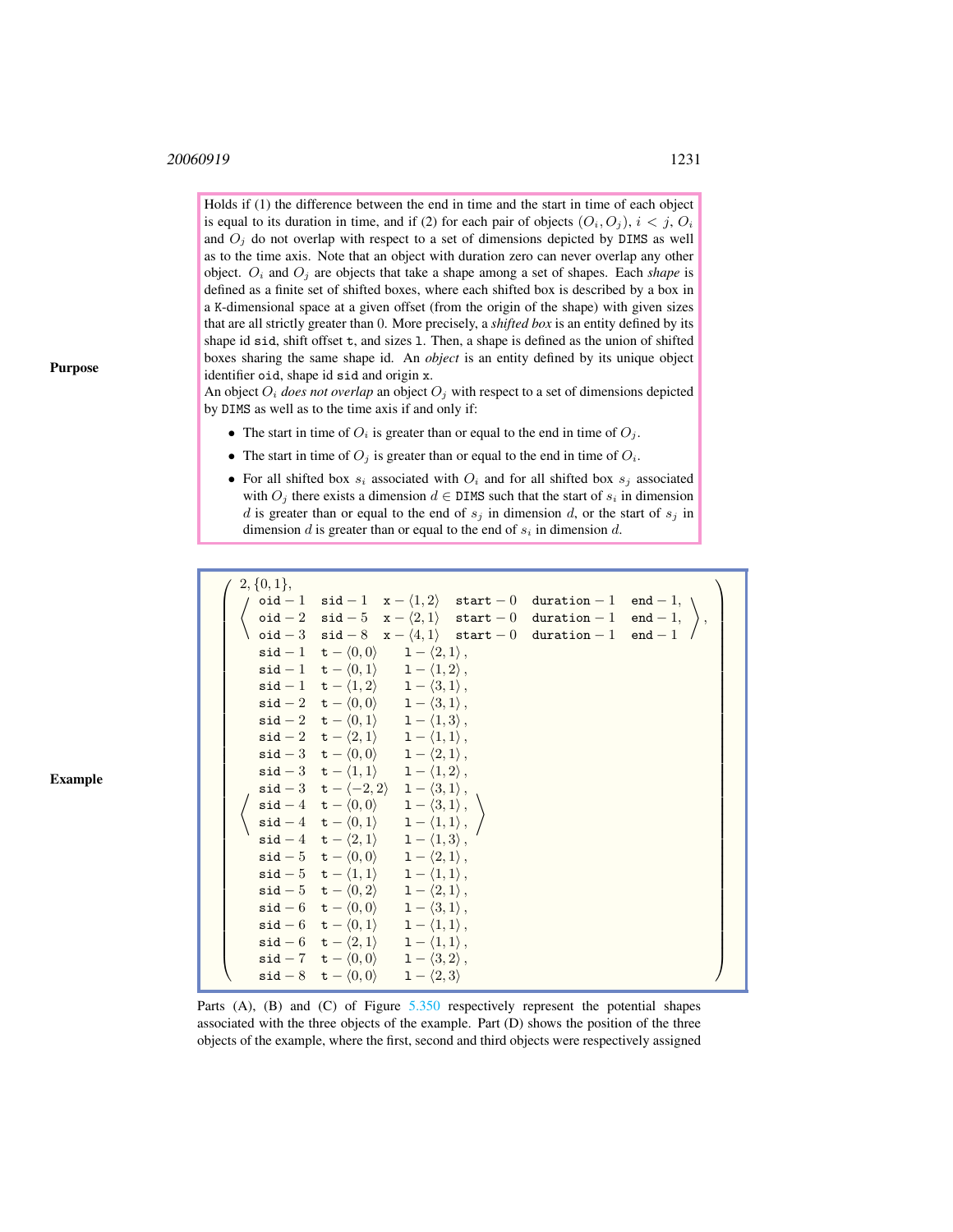shapes 1, 5 and 8. The coordinates of the leftmost lowest corner of each object are stressed in bold. The geost\_time constraint holds since the three objects do not overlap: even though the time intervals associated with each object overlap (i.e., they are in fact identical), their corresponding shapes do not overlap (i.e., see part (D) if Figure [5.350\)](#page-2-0).



<span id="page-2-0"></span>Figure 5.350: (D) The three non-overlapping objects  $O_1$ ,  $O_2$ ,  $O_3$  of the **Example** slot respectively assigned shapes  $S_1$ ,  $S_5$ ,  $S_8$ ; (A), (B), (C) shapes  $S_1$ ,  $S_2$ ,  $S_3$ ,  $S_4$ ,  $S_5$ ,  $S_6$ ,  $S_7$  and  $S_8$  are respectively made up from 3, 3, 3, 3, 3, 3, 1 and 1 disjoint shifted box.

| <b>Typical</b>    | $ 0$ BJECTS $ >1$                                                                                                                                                   |  |  |  |
|-------------------|---------------------------------------------------------------------------------------------------------------------------------------------------------------------|--|--|--|
| <b>Symmetries</b> | • Items of OBJECTS are permutable.<br>• Items of SBOXES are permutable.                                                                                             |  |  |  |
|                   | • Items of OBJECTS.x, SBOXES.t and SBOXES.1 are permutable (same permutation<br>used).                                                                              |  |  |  |
|                   | • SBOXES.1.v can be decreased to any value $> 1$ .                                                                                                                  |  |  |  |
|                   | • One and the same constant can be added to the start and end attributes of all<br>items of OBJECTS.                                                                |  |  |  |
| <b>Usage</b>      | The geost time constraint allows to model directly a large number of placement prob-<br>lems. Figure $5.351$ sketches ten typical use of the geost-time constraint: |  |  |  |
|                   | $\bullet$ The first case (A) corresponds to a non-overlapping constraint among three segments<br>(or three tasks in disjunction).                                   |  |  |  |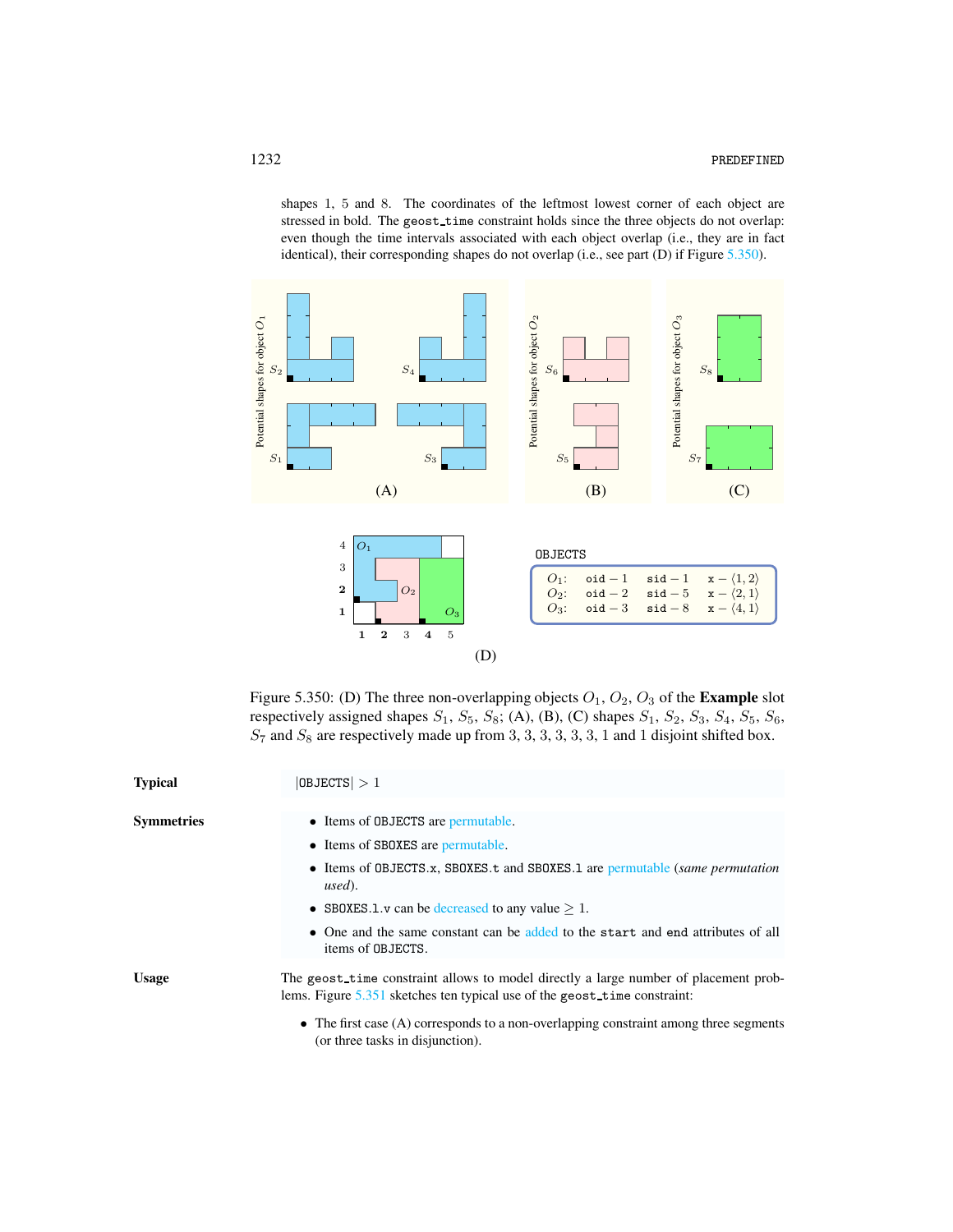## 20060919 1233

- The second, third and fourth cases (B,C,D) correspond to a non-overlapping constraint between rectangles where (B) and (C) are special cases where the sizes of all rectangles in the second dimension are equal to 1; this can be interpreted as a *machine assignment problem* where each rectangle corresponds to a non-pre-emptive task that has to be placed in time and assigned to a specific machine so that no two tasks assigned to the same machine overlap in time. In Part (B) the duration of each task is fixed, while in Part (C) the duration depends on the machine to which the task is actually assigned. This dependence can be expressed by the element constraint, which specifies the dependence between the shape variable and the assignment variable of each task.
- The fifth case (E) corresponds to a non-overlapping constraint between rectangles where each rectangle can have two orientations. This is achieved by associating with each rectangle two shapes of respective sizes  $l \cdot h$  and  $h \cdot l$ . Since their orientation is not initially fixed, an element\_lesseq constraint can be used for enforcing the three rectangles to be included within the bounding box defined by the origin's coordinates 1, 1 and sizes 8, 3.
- The sixth case (F) corresponds to a non-overlapping constraint between more complex objects where each object is described by a given set of rectangles.
- The seventh case (G) describes a rectangle placement problem where one has to first assign each rectangle to a strip so that all rectangles that are assigned to the same strip do not overlap.
- The eighth case (H) corresponds to a non-overlapping constraint between parallelepipeds.
- The ninth case (I) can be interpreted as a non-overlapping constraint between parallelepipeds that are assigned to the same container. The first dimension corresponds to the identifier of the container, while the next three dimensions are associated with the position of a parallelepiped inside a container.
- Finally the tenth case (J) describes a rectangle placement problem over three consecutive time-slots: rectangles assigned to the same time-slot should not overlap in time. We initially start with the three rectangles 1, 2 and 3. Rectangle 3 is no more present at instant 2 (the arrow  $\downarrow$  within rectangle 3 at time 1 indicates that rectangle 3 will disappear at the next time-point), while rectangle 4 appears at instant 2 (the arrow  $\uparrow$ within rectangle 4 at time 2 denotes the fact that the rectangle 4 appears at instant 2). Finally rectangle 2 disappears at instant 3 and is replaced by rectangle 5.
- Algorithm A sweep-based filtering algorithm for this constraint is described in [38]. Unlike previous sweep filtering algorithms which move a line for finding a feasible position for the origin of an object, this algorithm performs a recursive traversal of the multidimensional placement space. It explores all points of the domain of the origin of the object under focus, one by one, in increasing lexicographic order, until a point is found that is not infeasible for any non-overlapping constraints. To make the search efficient, instead of moving each time to the successor point, the search is arranged so that it skips points that are known to be infeasible for some non-overlapping constraint.
- Systems [geost](http://jacopapi.osolpro.com/JaCoP/constraints/geost/Geost.html) in [Choco](http://choco.emn.fr/), geost in [JaCoP](http://www.jacop.eu/).
- <span id="page-3-0"></span>See also common keyword: diffn, non\_overlap\_sboxes (geometrical constraint, non-overlapping), visible *(geometrical constraint,sweep)*. specialisation: geost *(*temporal dimension *removed)*.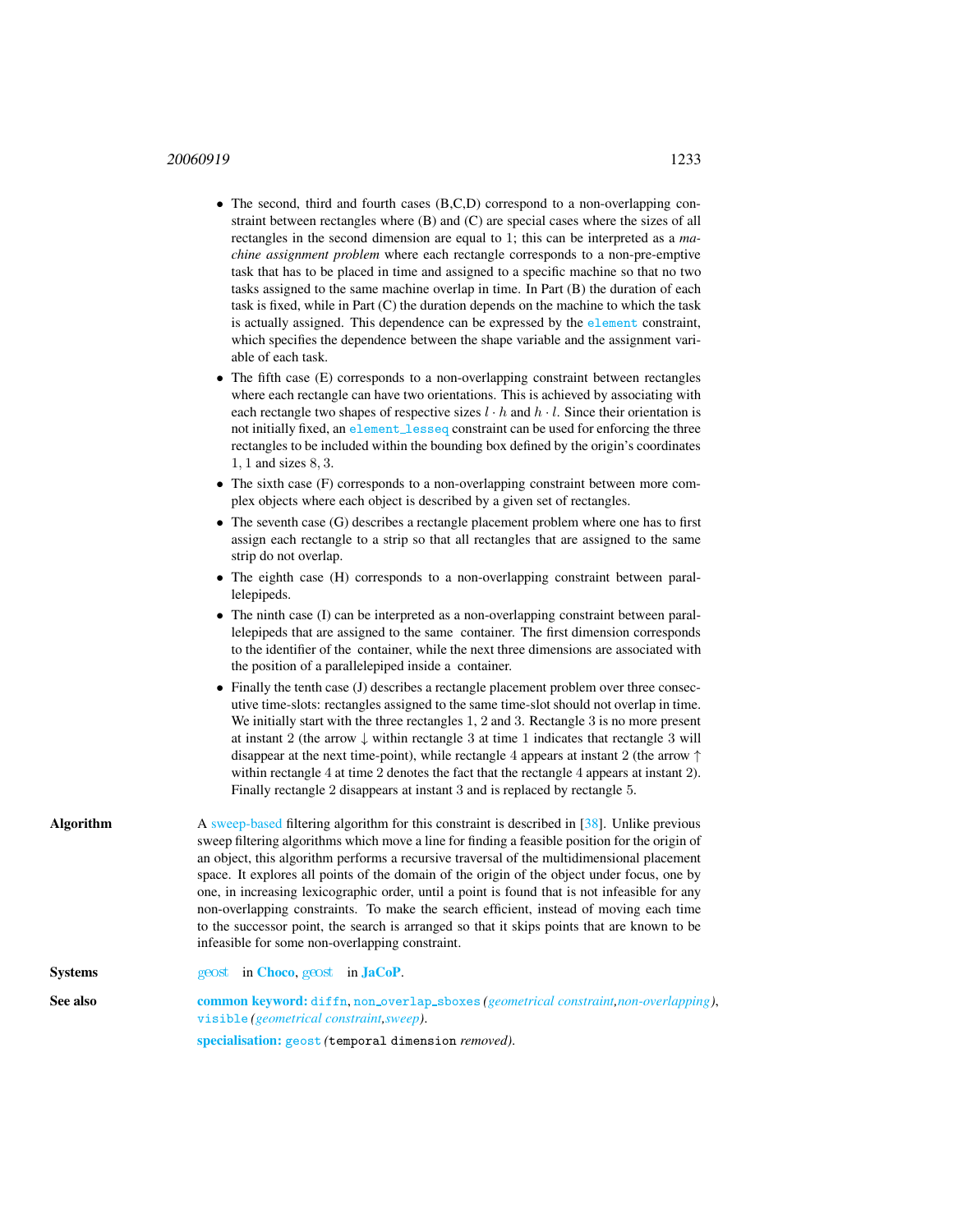| <b>Keywords</b> | <b>constraint type:</b> decomposition, timetabling constraint, predefined constraint.                    |                                       |  |  |  |  |  |
|-----------------|----------------------------------------------------------------------------------------------------------|---------------------------------------|--|--|--|--|--|
|                 | <b>filtering:</b> sweep.                                                                                 |                                       |  |  |  |  |  |
|                 | <b>geometry:</b> geometrical constraint, non-overlapping.                                                |                                       |  |  |  |  |  |
|                 | assignment dimension.<br>modelling:<br>assigning and scheduling tasks that run in parallel, disjunction. | assignment to the same set of values. |  |  |  |  |  |
|                 | modelling exercises:<br>assigning and scheduling tasks that run in parallel.                             | assignment to the same set of values. |  |  |  |  |  |